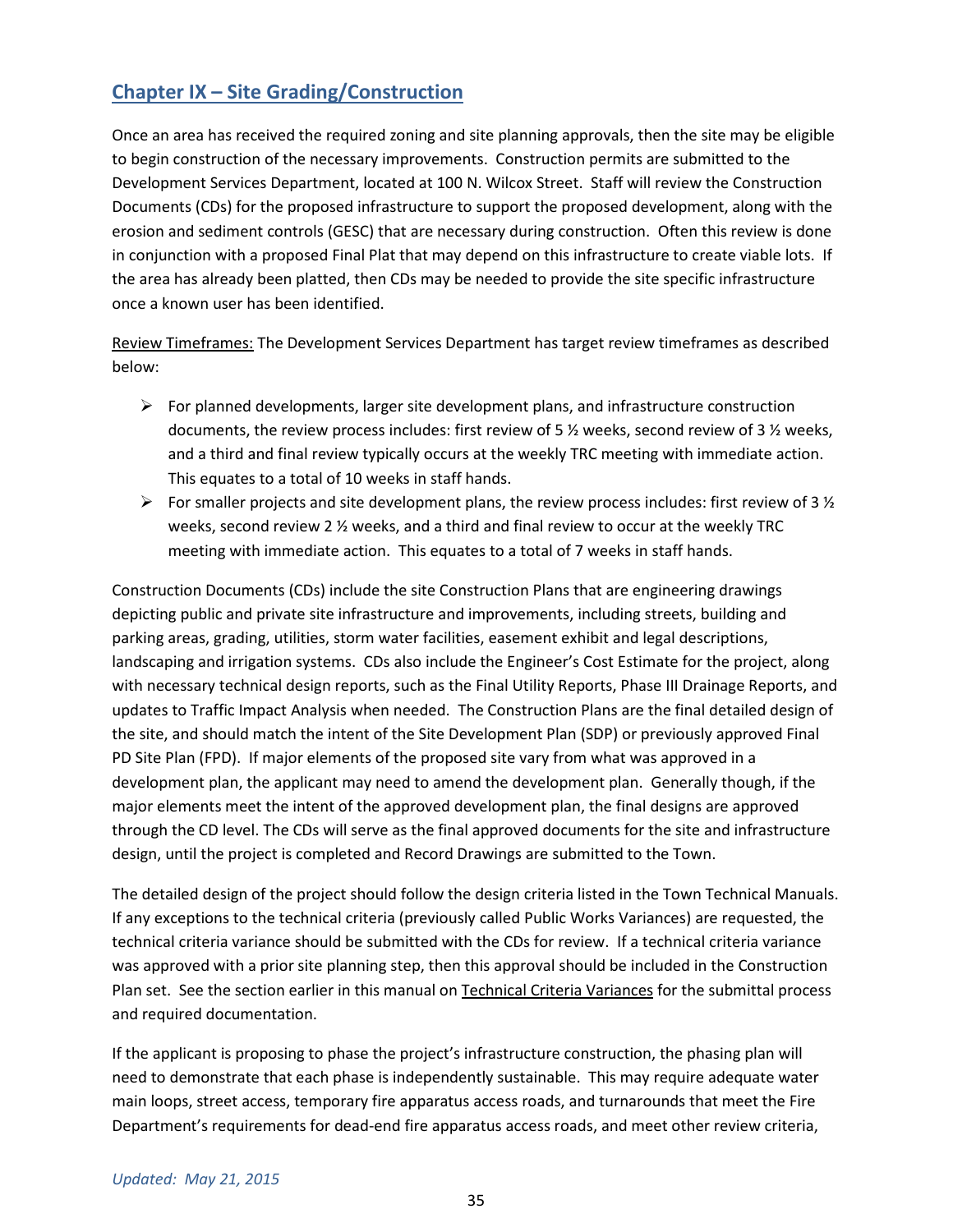such as not having too many homes on a dead-end road without residential sprinklers being installed. Town Staff will provide phasing comments during the review of the CDs.

In some cases, an applicant may choose to request a Construction Permit for grading activities, ahead of the full site construction permit. The requirements for this scope of work would follow the regular CD process listed below, however the plan set and cost estimate would only address the proposed grading activities. Final Utility Reports and Phase III Drainage studies would not be required until the full site construction plans were submitted. Grading activities also require a regular Grading, Erosion, and Sediment Control (GESC) document review and permit, as listed in following sections.

## **Construction Documents (CDs) Review**

The following items are needed for a complete submittal of the Construction Documents (CDs) and must be prepared by a Colorado licensed Professional Engineer. For details on the required contents of the construction plans or supporting technical reports, please refer to the detailed checklists and the design criteria in the applicable Technical Manual. *(Note: Grading, Erosion, and Sediment Control (GESC) plan review is also required and the GESC permit needs to be applied for with or ahead of the Construction Permit.)* See the following section for the GESC review information.

## Submittal Requirement for CDs:

- o Application
- o Review fee (see Development Services Fee Schedule)
- o Submittal Checklist, completed by applicant
- $\circ$  If any work is proposed on land not owned by the applicant, a letter of approval from the land owner is required.
- o Project narrative/letter
	- Describe compliance or variations from approved Site Development Plan (SDP), or previously approved Final PD Site Plan (FPD).
	- Clearly identify any areas that vary from the approved Site Development Plan, the causes for the variation and how the variations impact surrounding properties,
	- Describe compliance with Technical Manuals and list any proposed technical criteria variances,
- o Construction Plans containing the site design details, including the overall site plan; applicable phase plans; roadway plan/profile; utility plan/profiles; stormwater facility plan/profiles; grading plan; signage, striping and lighting plans; final landscape and irrigation plans; and all applicable construction details and notes.
- o Updated Traffic Impact Analysis (if needed)
- o Phase III Drainage Report
- o Final Utility Report
- o Engineer's Cost Estimate, using Town standard template
- o Technical Criteria Variance requests If applicant is proposing any deviations from the Technical design criteria in the Technical Manuals. Submit the appropriate supporting information and Technical Criteria Variance form with the submission of your CDs
- o Checklists used for Plan preparation and all reports
- $\circ$  Easement legal descriptions and exhibits if the proposed project requires any new easements that were not addressed on the final plat, please submit the legal descriptions and exhibits as soon as the location of the easement is confirmed with the review of the CDs. Easements are typically needed for utility main lines, drainage features, sight distance lines, and sidewalk that may be on private land.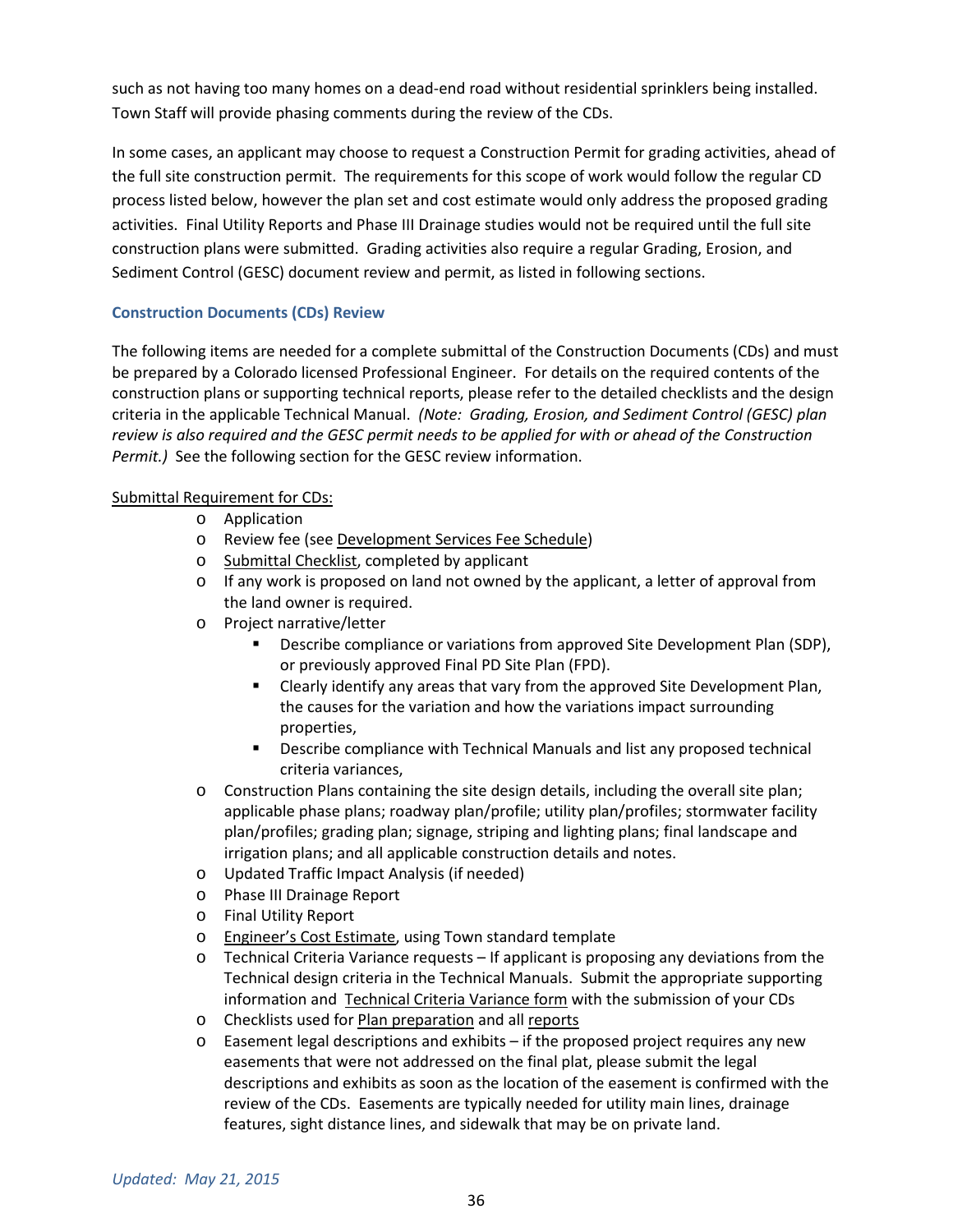o If Easements will be needed with this CD set, then submit a current Ownership & Encumbrance report with the Easement exhibit and legal description

Review Process for Construction Documents:

- 1. Pre-Application meeting with staff.
- 2. Applicant submits Construction Documents and fees
- 3. Town sends out external referrals to appropriate jurisdictions, districts, agencies, and utilities, if applicable
- 4. Staff reviews submittal package documents, (Development Agreements and Improvement Agreement obligations if applicable) and issues comments and redlines, including any external comments that may be received
- 5. Applicant revises and resubmits (typically one or two times).
- 6. Staff issues approval or denial. If staff denies the Construction Documents, the applicant may appeal the decision to Town Council.

## Approval:

- 7. If CDs are approved, then the plan set, cost estimate, and all applicable reports can be prepared, signed by the Professional Engineer and owner, and submitted to the Town for approval signature.
- 8. Applicant will need to pick up Town Approved documents; scan all items; and return full size originals, two sets of 11x17 sized plan sets, and electronic copies of each item prior to being able to obtain a Construction or GESC Permit.
- 9. Once CDs are approved, and all required documents are submitted to the Town, the applicant can apply for their Construction Permit. *(Note: Grading, Erosion, and Sediment Control (GESC) plan review is also required and the GESC permit needs to be applied for with or ahead of the Construction Permit.)* See the following section for the GESC review information.

*(Note: Construction Document Approval is valid for 1 year from date of Town Approval, if construction has not commenced. Applicant may request up to two one (1)-year extensions. It is the Applicant's responsibility to track their expiration date and apply for an extension 30 days before they expire. If plans expire before the applicant applies for and obtains their construction permit, the applicant will have to reapply for the Construction Document Review.)*

## **Early Grading**

Early grading permits can be issued at the initial Construction Permit phase, either before or after platting. The Town must accept the Phase II Drainage Report prior to the early grading permit being issued (Stormwater Drainage Design and Technical Criteria Manual). The surety that accompanies the Construction Permit is for the cut or fill (whichever is greater), import or export, mobilization, and any multi-lot retaining walls. A separate GESC permit is also required with a separate surety to guarantee installation and maintenance of temporary Best Management Practices (BMP's), restabilization of disturbed land, and establishment of vegetation cover.

## **Grading, Erosion and Sediment Control (GESC)**

A Grading, Erosion and Sediment Control (GESC) plan review and permit are required to be obtained before any land disturbing activities are allowed on a subject property within the Town of Castle Rock.

The following items are needed for a complete submittal of the Grading, Erosion and Sediment Control (GESC) Document and must be prepared by a Colorado licensed Professional Engineer. For details on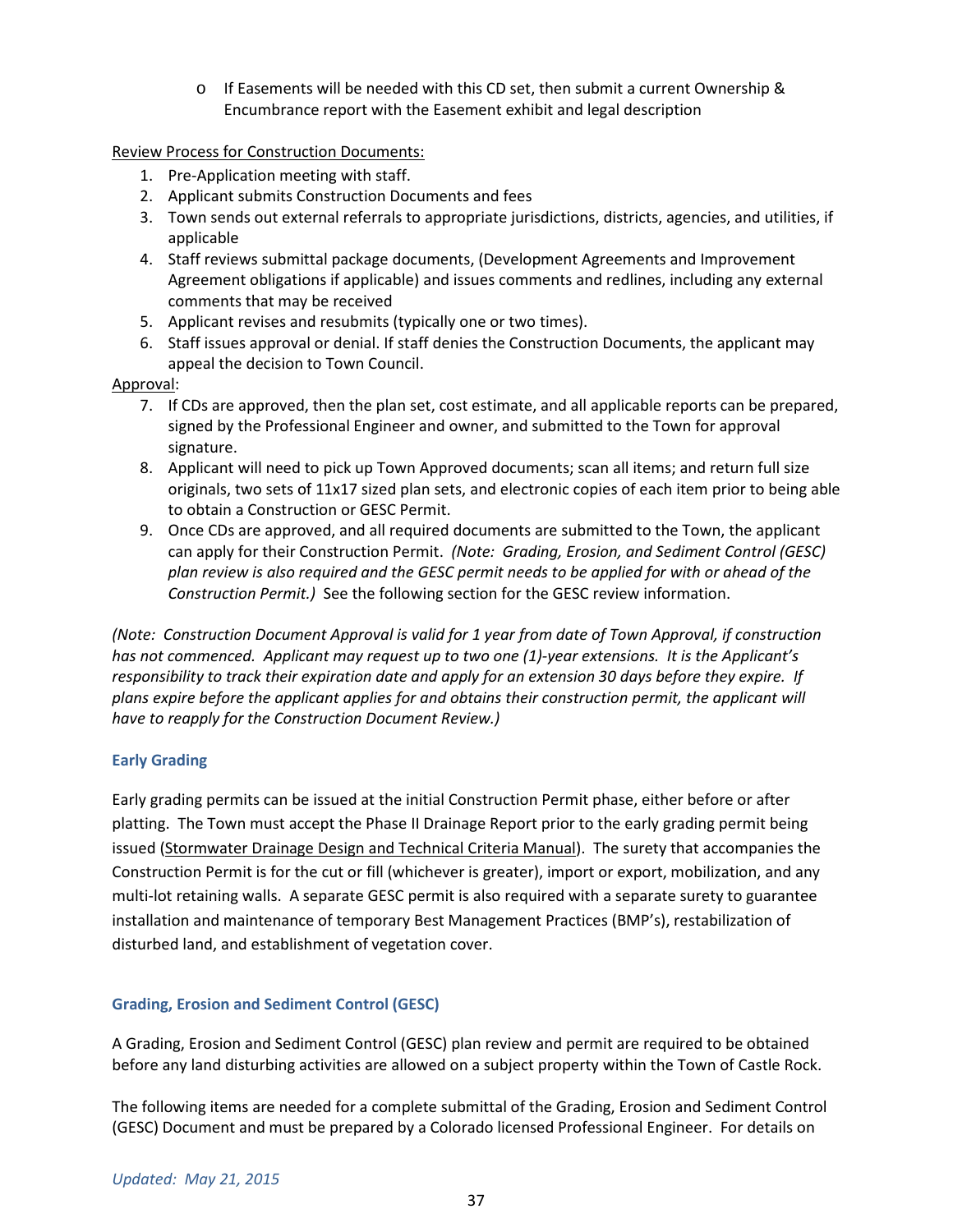the required contents of the GESC plans, cost estimate and GESC report, please refer to the Town Grading Erosion and Sediment Control (GESC) and Drainage, Erosion and Sediment Control (DESC) Manual.

Submittal Requirement for GESC Documents:

- o Application
- o If any work is proposed on land not owned by the applicant, a letter of approval from the land owner is required.
- o Review fee (see Development Services Fee Schedule)
- o Submittal Checklist, completed by applicant
- o GESC Plans containing the initial, interim and final GESC plans for the site, including Town GESC Standard Notes and Details. Cut/fill quantities need to be indicated as well.
- o GESC Report, including GESC Cost Estimate, GESC Drawing and Report Checklist, and an 11x17 set of the GESC plans bound in the rear of the report.
- o GESC Cost Estimate, using Town standard template
- o Haul Route if any material is going to be exported or imported to the site, a Haul Route map needs to be provided for Town Approval. Any import or export sites located within the Town of Castle Rock jurisdiction will require a GESC permit as well, unless the site already has an active permit (this site plan and permit may need to be updated).
- o Technical Criteria Variance If you are proposing any variations from the Technical design criteria in the GESC/DESC Manual, please submit the appropriate supporting information on the Technical Criteria Variance form with the submission of your GESC plans

#### Review Process for GESC Documents:

- 1. Pre-Application meeting with staff.
- 2. Applicant submits GESC Documents and fees
- 3. Staff reviews submittal package documents and issues comments and redlines
- 4. Applicant revises and resubmits (typically one or two times)
- 5. Staff issues approval or denial

#### Approval:

- 6. If GESC Documents are approved, then the plan set, cost estimate, and GESC report can be prepared, signed by the Professional Engineer and owner, and submitted to the Town for approval signatures.
- 7. Applicant will need to pick up Town Approved documents; scan all items; and return, one set of 11x17 sized plans, and electronic copies of each item prior to being able to obtain a GESC Permit.
- 8. Once GESC Documents are approved, and all required documents are submitted to the Town, the applicant can apply for their GESC Permit. A GESC permit is required before any land disturbing activities can begin; this includes non-residential building construction activities.
- 9. GESC Approval is valid for 1 year from date of Town Approval if construction has not commenced. Applicant may request up to two one (1)-year extensions. It is the Applicant's responsibility to track their expiration date and apply for an extension 30 days before they expire. If plans expire before the applicant applies for and obtains their construction permit, then will have to reapply for the GESC Document Review.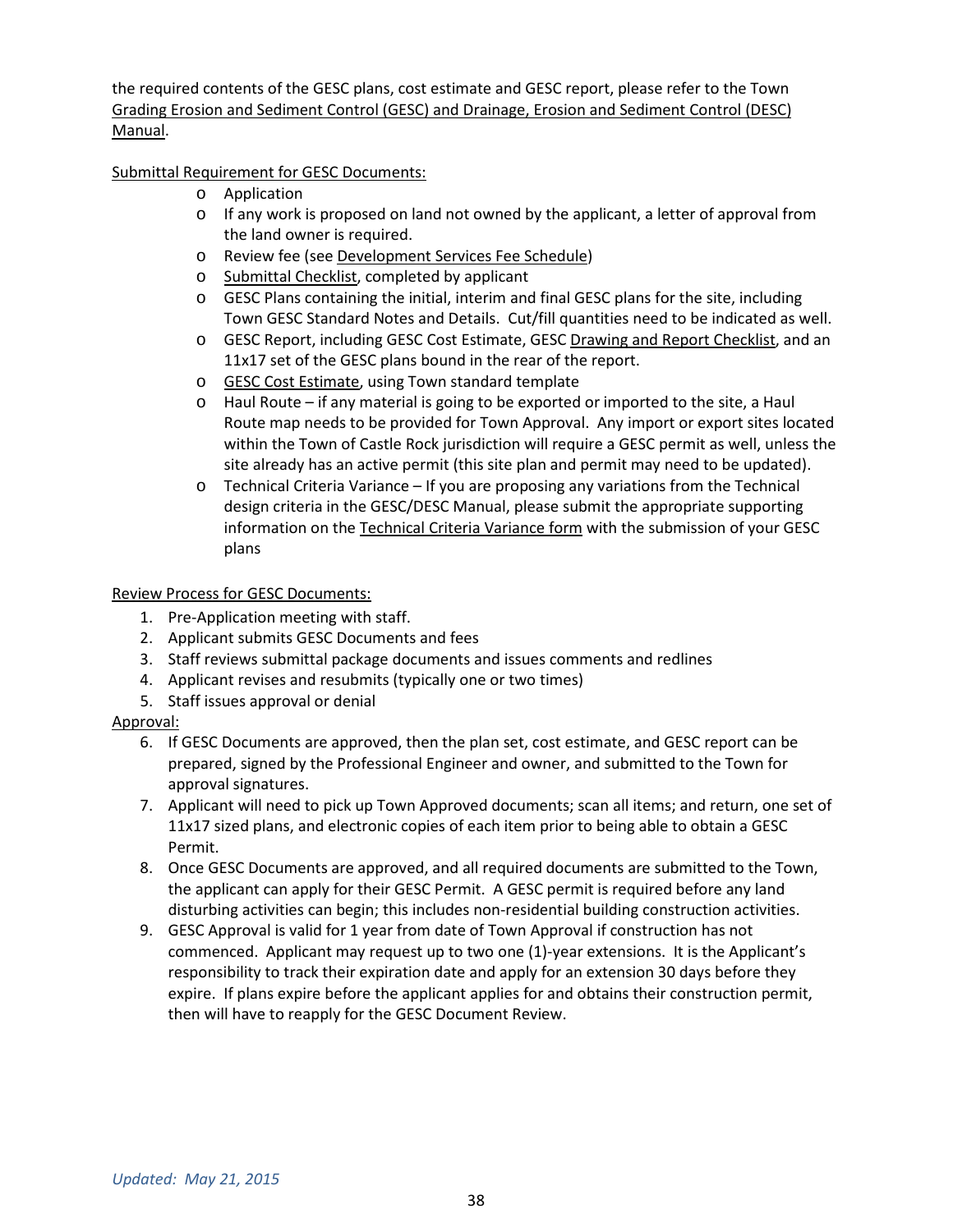#### **Extension of Construction and GESC Document Approval**

Construction Documents and GESC Documents are valid for 1 year from date of Town Approval, if construction has not commenced. Applicant may request up to two one (1)-year extensions. It is the Applicant's responsibility to track their expiration date and apply for an extension 30 days before they expire. If plans expire before the applicant applies for and obtains their construction permit, then will have to reapply for the Construction Document Review.

Submittal Requirement for Construction and GESC Document Approval Extensions:

- o Application
- o Extension fee (see Development Services Fee Schedule)

Review Process for Construction and GESC Document Approval Extension:

- 1. Determine eligibility; site is eligible for this application if it has:
	- a. An approved set of Construction and GESC Documents that have not yet expired, and have not received 2 previous extensions.
- 2. Absent special circumstances, extensions will be granted with no review of the construction or GESC plans. However, if it is found that any federal, state or county requirements related to health, safety and welfare in effect at the time of application for a construction plan extension as well as Town provisions related to lot-to-lot drainage and water meter locations have not been incorporated into the plans, the applicant will be required to submit modified plans that incorporate such changes as a condition of obtaining Construction or GESC plan extension.
- 3. If the extension is granted, the application will be signed with "Town Approval" and the expiration date will be extended out to the new expiration date in the Town's electronic database.

#### **Expired Construction Documents**

Construction Documents and GESC that have expired and were not extended under the extension provisions listed above, will need to be resubmitted to the Town, with all current submittal requirements and fees, to undergo a new review. Applicants should follow the regular submittal processes outlined under the Construction Document Review and GESC Document Review sections listed in this Procedure Manual.

#### **Minor and Major Field Change Orders**

After Construction and GESC Document approvals, sometimes an applicant desires to request a modification to the approved plans. Some of these requested changes may be due to a change in the proposed phase plan for the area or may be due to site conditions or conflicts once the site is under construction. These requests are processed as either a Minor or Major Field Change Order (FCO).

#### Inspector Field Approval:

During construction, the following activities do not need a Field Change Order, but can instead be approved in the field by the Town Inspector and can be marked up on the Record Drawings for the site:

• Minor plant species changes that do not affect the overall site design or irrigation design. If specific plant species where approved in a Public Hearing as part of an Interface application, then this change may need a Minor Field Change Order approval and/or a revised Site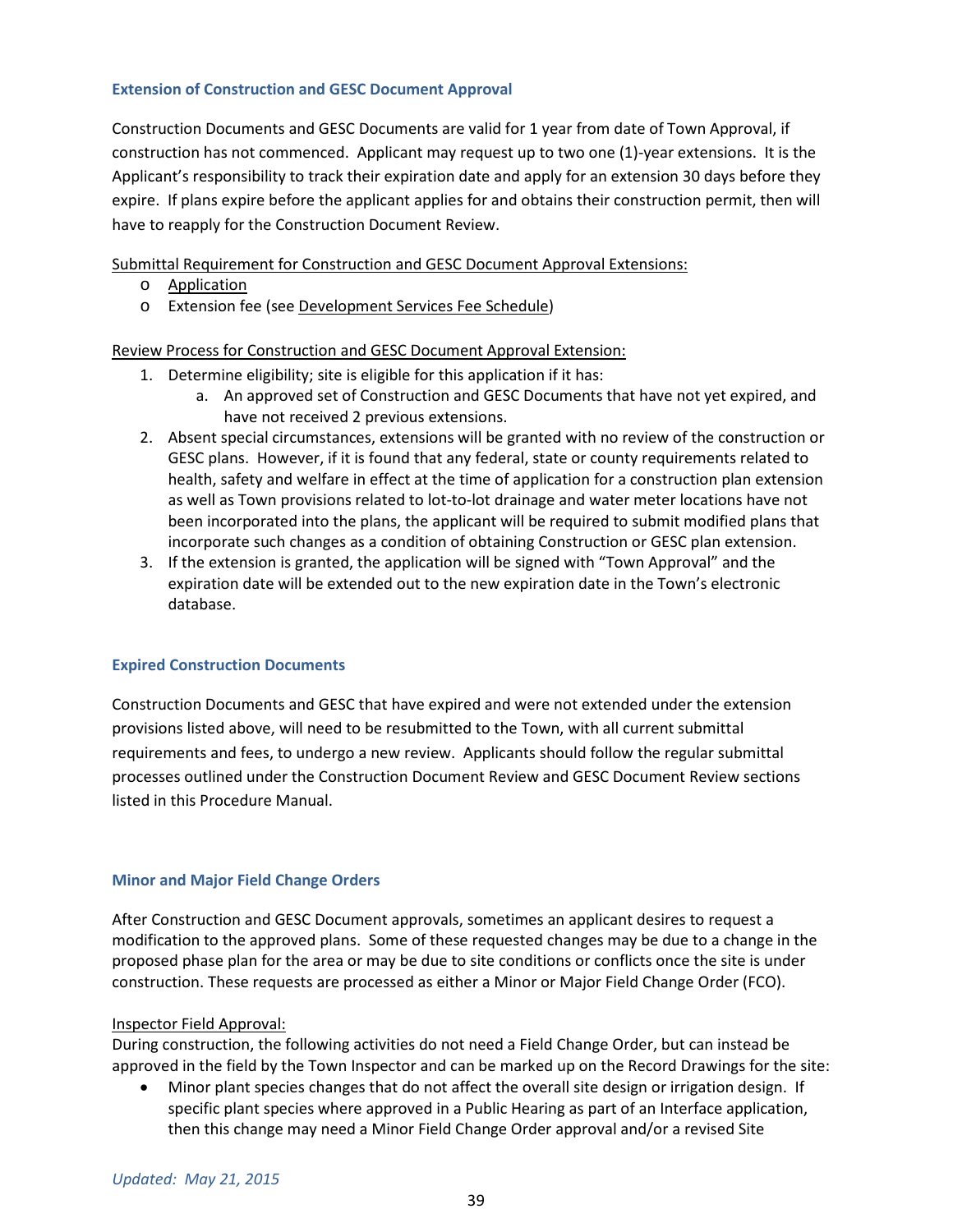Development Plan/Public Hearing review. Staff will need to evaluate the proposed change and determine if it may result in a change to the approved site buffering.

• Minor changes may be made in the field at the inspector's discretion.

Minor Field Change Orders:

- Changes to the Phasing plan for construction.
- Any revisions to the approved Construction or GESC plans, except those listed above as approvable in the field, and that do not require any changes to the approved design reports for the site.
- Revised Cost Estimate.

## Major Field Change Orders:

• Any revisions to the approved Construction or GESC plans, except those listed above as approvable in the field or listed as Minor changes, which affects the functional aspects of the work and requires revisions to the approved design reports for the site. Examples include: changes in street width, sizing of utility mains, sizing of stormwater facilities, etc.

## Submittal Requirement for Field Change Orders (FCO):

- o Application
- o Review fee for either Major or Minor FCO (see Development Services Fee Schedule)
- $\circ$  If any work is proposed on land not owned by the applicant, a letter of approval from the land owner is required.
- o Affected Construction Plans sheets with bubbles around all proposed changes. The Revision block of each affected plan sheet should include the Revision number and reference to the FCO number and approval date. For first submittal it may be "1 - FCOXX-XXXX Approved XX/XX/XXX". Submit all sheets that are affected. For example, if grading is changed, and it appears on multiple sheets, then all sheets showing the revised grading will be resubmitted for review, with bubbles around the changed area.
- o Revised Engineer's Cost Estimate, if needed
- o Revised Phase III Drainage Report, if needed
- o Revised Final Utility Report, if needed
- o Technical Criteria Variance If you are proposing any variations from the Technical design criteria in the Technical Manuals, please submit the appropriate supporting information on the Technical Criteria Variance form with the submission of your Field Change Order
- o If new Easements are needed due to the proposed Field Change Order, submit Easement legal descriptions and exhibits, along with a current Ownership & Encumbrance report

#### Review Process for Field Change Order:

- 1. Applicant submits Field Change Order Documents and fees.
- 2. Town sends out external referrals to appropriate jurisdictions, districts, agencies, and utilities, if applicable.
- 3. Staff reviews submittal package documents and issues comments and redlines, including any external comments that may be received.
- 4. Applicant revises and resubmits (typically one or two times).
- 5. Staff issues approval or denial.

#### Approval Process:

6. If Field Change Order is approved, then the affected plan sheets and any revised cost estimate or reports can be prepared, signed by the Professional Engineer and submitted to the Town for approval signature.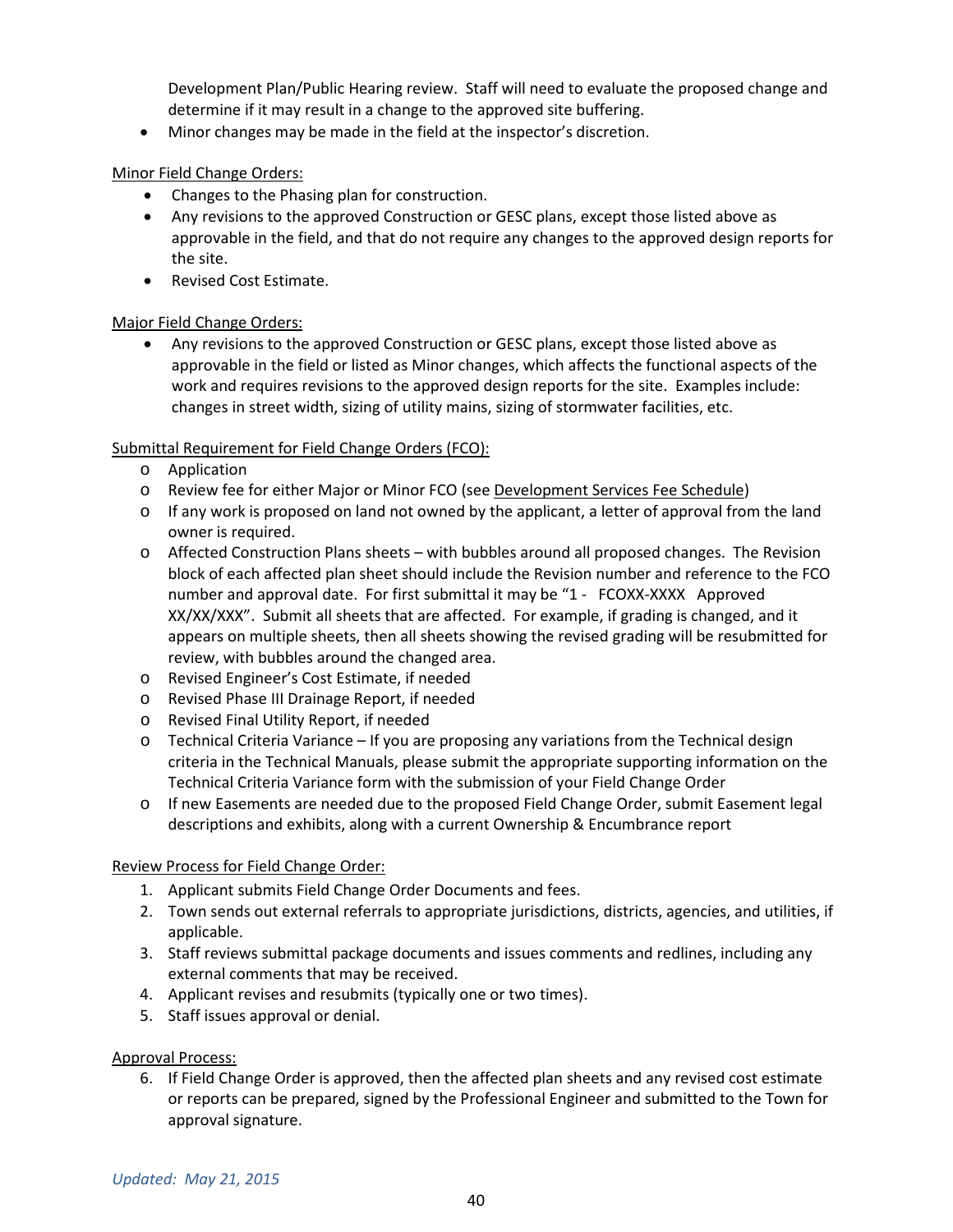7. Applicant will need to pick up Town Approved documents; scan all items; and return full size originals, two sets of 11x17 sized plan sets, and electronic copies of each item prior to being able to obtain a Construction or GESC Permit. If the applicant already has an applicable Construction or GESC Permit, then they will need to provide all of these items prior to beginning the construction on the areas affected by the Field Change Order.

### **Financial Sureties**

Various financial sureties are required for Construction and GESC permits, and for the warranty phase of public infrastructure acceptance. These various types of sureties, their required amounts, and the timing of their submittal are listed in detail in Chapter 15.58 of the Municipal Code and in Section 4.10 of the GESC Manual.

#### Construction Performance Surety:

Construction of public infrastructure requires the submittal of Performance Surety prior to being issued a construction permit, and then the submittal of a Warranty Surety after construction is completed and the project enters the warranty period.

Unless otherwise specified by a Franchise Agreement with the Town or superseded by the site's Development Agreement or Improvement Agreement with the Town, a Performance Surety typically securing the completion of all Public Improvements shall be provided to the Town prior to a Construction Permit being issued. The amount of the required Performance Surety is determined based on the Town Approved Engineer's Cost Estimate for the subject work, along with the type of security that is provided, per the table listed below:

| <b>Performance Surety Type</b><br>(Construction Permits Only) | Performance Surety Amount, based on<br>Percentage of the Public Improvements listed on<br>the Engineer's Cost Estimate |
|---------------------------------------------------------------|------------------------------------------------------------------------------------------------------------------------|
| <b>Bond</b>                                                   | 100%                                                                                                                   |
| Irrevocable Letter of Credit                                  | 75%                                                                                                                    |
| Cash or Escrow Account                                        | 65%                                                                                                                    |

The Developer shall have the option of providing one construction Performance Surety for all the Public Improvements, or they can provide two separate Performance Sureties for Below-ground work and Above-ground work.

Below-ground work includes, but is not limited to, over lot grading or earth excavation processes, storm drain facilities, culverts, channels, water distribution or transmission facilities, sanitary sewer collection facilities, water and wastewater treatment facilities or any other related facilities located below ground.

Above-ground work includes, but is not limited to, pavement, curb and gutter, sidewalk, pedestrian/bike/equestrian paths, street lighting, bridges, pavement markings/signage/striping, traffic signals, stormwater ponds, or any other facilities located above ground.

Upon request, the Performance Surety(s) may be reduced incrementally as general phases of the Project are completed in conformance with the Plans and to the satisfaction of the Town. The Developer must provide a revised cost estimate to the Town, showing separate sub-totals for the above ground and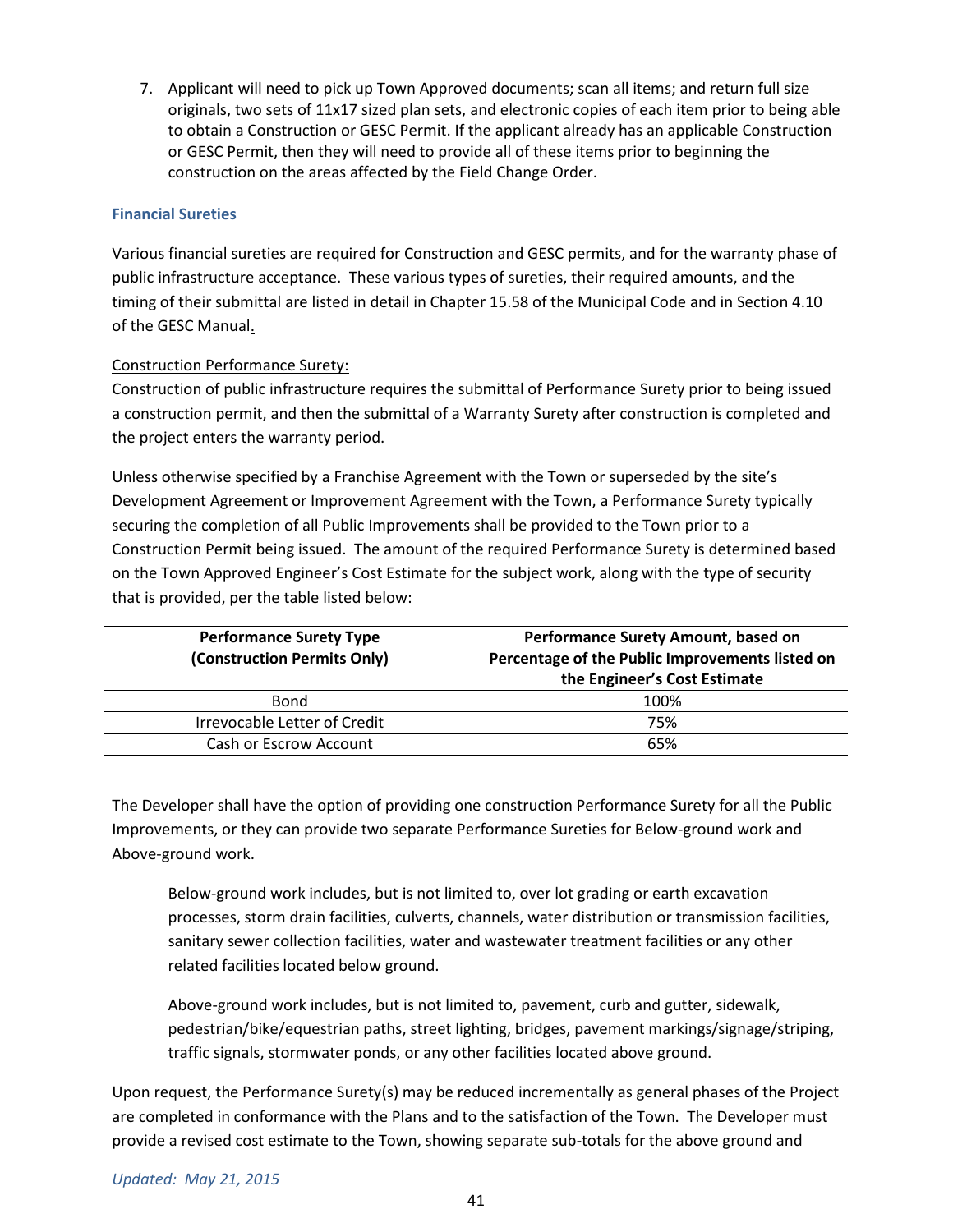below ground work, along with other appropriate documentation and a review fee for each incremental Performance Surety reduction. The Performance Surety(s) shall not be reduced to less than 15% of the total estimated cost of work for the Public Improvements, regardless of how the security is provided to the Town.

## Format of Surety:

The draft bond or letter of credit language needs to be submitted to the Project Manager with the Town so it can be reviewed by the legal department prior to being issued. The following items need to be included in the surety language:

- o The beneficiary needs to be listed as the Town of Castle Rock,
- o The expiration date needs to be for the length of the construction, warranty or GESC period,
- o Reference to the Improvement Agreement, if applicable, and the specific permit number the work is being done under,
- o Reasons the Town may draw upon the surety may include:
	- Failure of the developer to Perform under permit No. xx-xxxx,
	- If the surety has an expiration date, then include language that the surety may be drawn upon if the developer fails to provide a 1-year renewal of the surety within 30 days of its expiration and has failed to receive permit closeout at that time.

The Town may take up to 1 week to review/markup the surety language; therefore, submit the draft language to the Project Manager as early as possible so it does not hold up the permit being issued.

### Release of Construction Performance Surety:

The construction permit Performance Surety shall be released when the following requirements have been met:

- **All improvements proposed in the Construction Permit are complete, including all punch** list items;
- **Record Drawings have been submitted to and approved by the Town;**
- All required Engineering letters/certifications have been submitted to the Town;
- **The Public Improvements Conveyance and Initial Acceptance form has been executed by** the Developer and the Town; and
- **The Warranty Surety (discussed below) has been submitted to the Town.**

Once the above items have been submitted to the satisfaction of the Town, the Performance Surety will be returned to the Developer. If the Performance Surety was provided to the Town with a Bond or Letter of Credit, this original document will typically be mailed back to the Developer's address of record within one week via US Mail. If the Performance Surety was paid with a check, the refund request will be sent to the Town Finance department within 3 days. Typical processing time of a refund check is 1-2 weeks and this will be mailed to the Developer's address of record via US Mail. If the Developer would prefer, they can request to be notified when the Performance Surety is ready, and they can pick it up.

#### Construction Warranty Surety:

Prior to the release of the construction Performance Surety, the Developer shall provide a Warranty Surety to the Town in an amount not less than 15% of the construction costs identified in the Public Improvements Conveyance and Initial Acceptance form. The Warranty Surety must be provided to the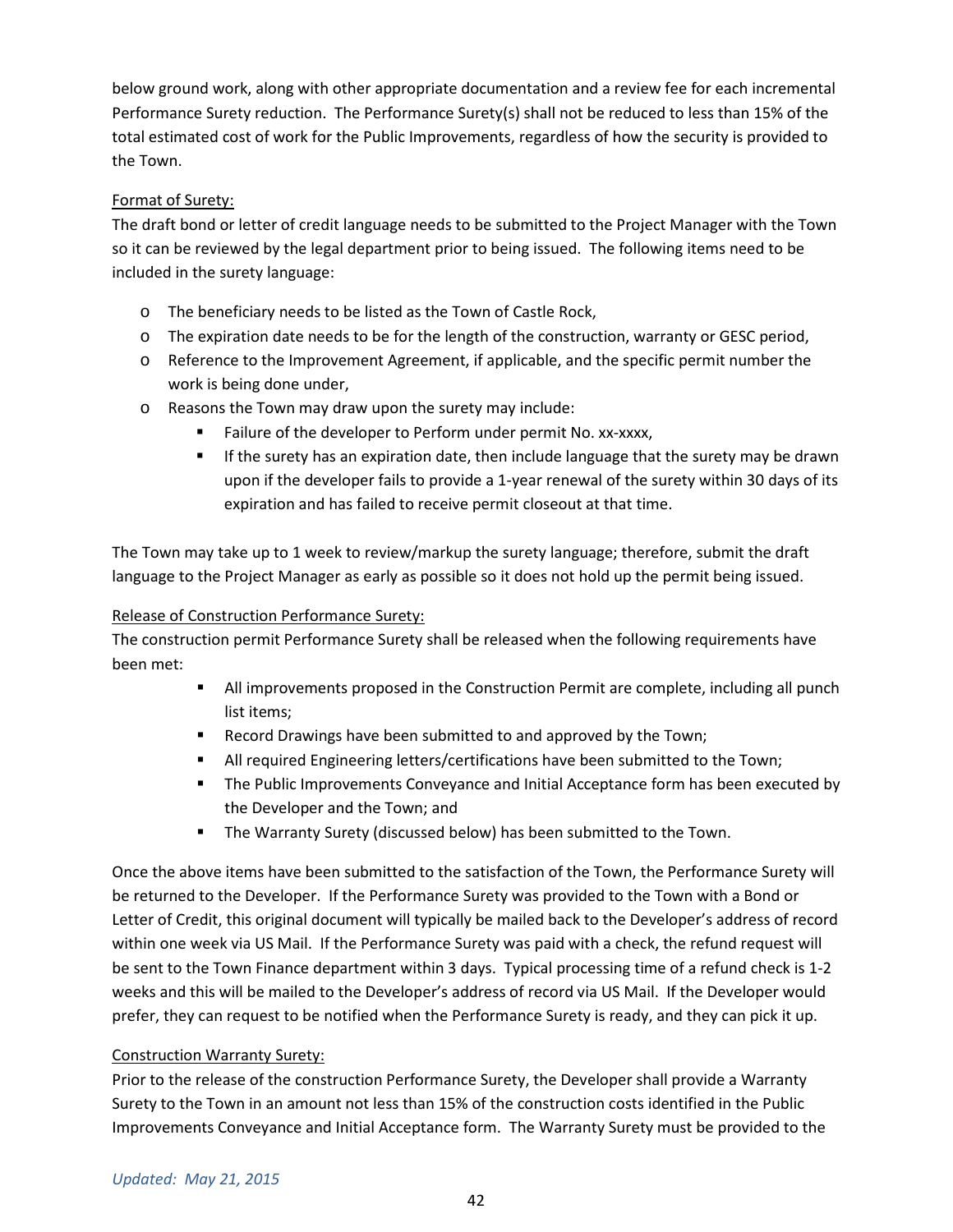Town in the form of an irrevocable letter of credit, cash, or placed in a Town approved escrow account. Bonds are not accepted for a Warranty Surety. If the Developer fails to complete the required warranty work within a timely manner after being notified by the Town, then the Town has the right to use the warranty funds to complete the warranty work in accordance with Section 15.56.030 of the Municipal Code.

The Construction Warranty Surety may be reduced to 10% if the following conditions are met:

- **Permies 1** Developer requests an inspection of the project no earlier than ten (10) months into the warranty period;
- This inspection results in a written Punch List of defective items where the cost of the defective work identified is equal to 5% or less of the actual construction costs identified in the Public Improvements Conveyance and Initial Acceptance form

The Warranty surety may not be reduced to less than 10% of the actual construction costs identified in the Public Improvements Conveyance and Initial Acceptance form. The Warranty Surety will be held for a minimum of the 2 year warranty period, and will not be released until all of the Warranty work has been completed.

#### GESC Surety:

Land disturbing activity that requires a GESC permit and involves seeding and mulching will require that a GESC Surety be provided to the Town prior to issuance of the GESC Permit. As part of the GESC Document review, the project will have a Town Approved GESC Cost Estimate. The GESC Surety amount due is equal to 115% of this Town Approved Cost Estimate. This GESC surety can be provided to the Town as a Bond, Irrevocable Letter of Credit, cash/check or placed in a Town approved escrow account. The GESC Surety amount does not change from the 115%, and will be in place until the GESC permit is closed out. Typically it takes two growing seasons for vegetation to establish, and this is normally the earliest a GESC surety can be released. If the seed does not establish, then the GESC surety expiration date will need to be extended until the area has been vegetated in accordance with the Town's GESC requirements.

Low Impact GESC Permits that do not require native seeding or re-vegetation will not require a GESC surety.

#### **Construction and GESC Permit**

Construction and GESC Permits are often issued at the same time for a site construction project. There is rarely a case that a Construction Permit can be issued without a GESC permit also being issued, or already being in place. The Construction Permit covers the permanent changes that are proposed to be built, such as the utility and roadway infrastructure; while the GESC permit covers the erosion and sediment control work that is needed while the site is under active construction, such as vehicle tracking control, silt fence, inlet protection, and seeding of disturbed areas. Each permit has a separate permit form, a different inspector, and different permit fees, use taxes, and surety requirements. However, the two permits are almost always issued at the same time, so they are both discussed in this section.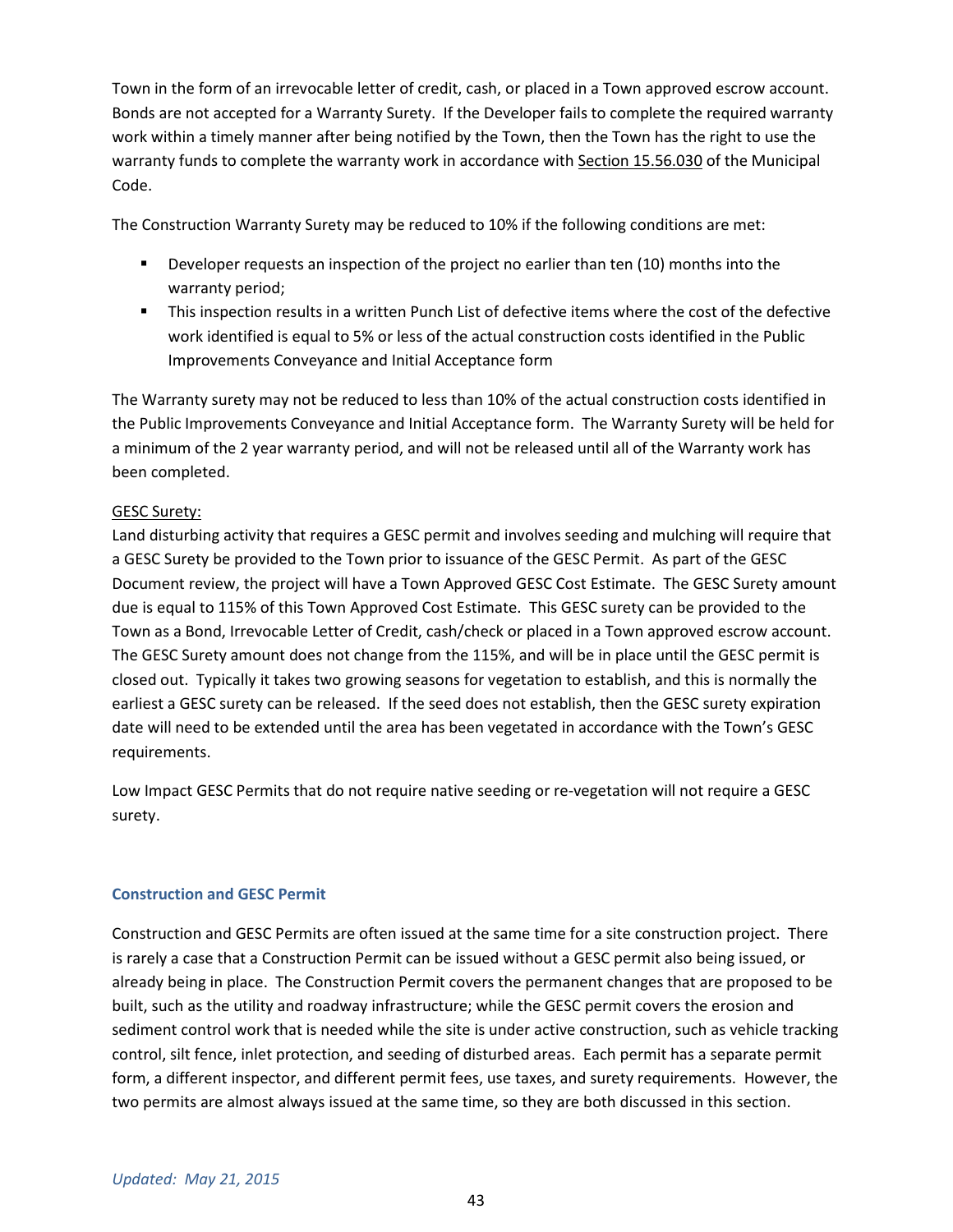The Construction Permit and GESC Permits can be applied for once the project site has Approved Construction and GESC Documents on file with the Town, which have not expired. The Developer and their contractor will fill out and sign the construction permit and GESC permit forms and submit them to the Project Manager at the Town. The Project Manager will use the Town Approved Engineer's Cost Estimates for the Project, or Phase of the Project that is being permitted, to calculate the Permit Fees, Use Taxes, construction Performance Surety and GESC Surety that is due. The Construction Permit and GESC Permit will be issued at the same time, unless the site already has an active GESC permit in place. In some situations, the Developer can request to have the GESC permit issued in advance of the Construction Permit. However, the Construction Permit cannot be issued ahead of the GESC permit.

Use Taxes are required to be paid in accordance with Title 3, Article III of the Municipal Code. For a site construction permit, Use tax is calculated as one-half of the total site valuation (except for earthwork) and multiplied by 5%. Use Tax is not applied to the GESC permit, as these items are temporary in nature and not considered "building materials".

If the Developer wants to only construct a portion of the project area in the Approved Construction Documents and does not have a current phase plan and phased Cost Estimate, then they will need to apply for a Field Change Order to create or revise the Phasing Plan and Engineer's Cost Estimate. Once this Field Change Order is approved, then they can apply for the Construction and GESC permits specific to the phase they would like to construct.

The Developer is responsible to obtain all permits that may be necessary to conduct the work, including any other Local, State or Federal permits, licenses, etc. and shall be responsible to follow any State or Federal regulation, which may not otherwise be designated on the Plans or mentioned in Town Regulations. It is the Developer's responsibility to obtain any necessary surveys, easements, and permits, related to the project, including any survey work to establish property lines or to resolve a property line dispute. The Developer shall give all notices, pay all fees, and comply with all Federal, State and Municipal laws, ordinances, rules, and regulations, and building and construction codes to applicable to the permitted work. In addition, they are responsible for obtaining all utility locates.

#### Submittal Requirement for Construction Permit:

- o Permit Form, completed and signed by Developer and Contractor
- $\circ$  If any work is proposed on land not owned by the applicant, a letter of approval or construction easement from the land owner is required
- o Permit fee (inspection fee and use tax) (see Development Services Fee Schedule)
- o Approved Haul Route (if needed)
- o Street Lane Closure Application and Traffic Control Plan (if needed). A Traffic Control Plan (TCP) shall meet the requirements of Manual of Uniform Traffic Control Devices (MUTCD), latest revision, and shall be prepared by a certified ATSSA Traffic technician or a licensed Professional Engineer qualified in Traffic/Transportation Engineering. The Town may waive this requirement if the Project is deemed minor or does not require a traffic control plan.
- $\circ$  If the project proposes new public roadways, a Pavement Design report and review fee is required prior to approval of paving activities.
- o Performance Surety with Town Approved language
- $\circ$  Two sets of 11 x 17 size of the Town Approved Construction Drawings, if not already provided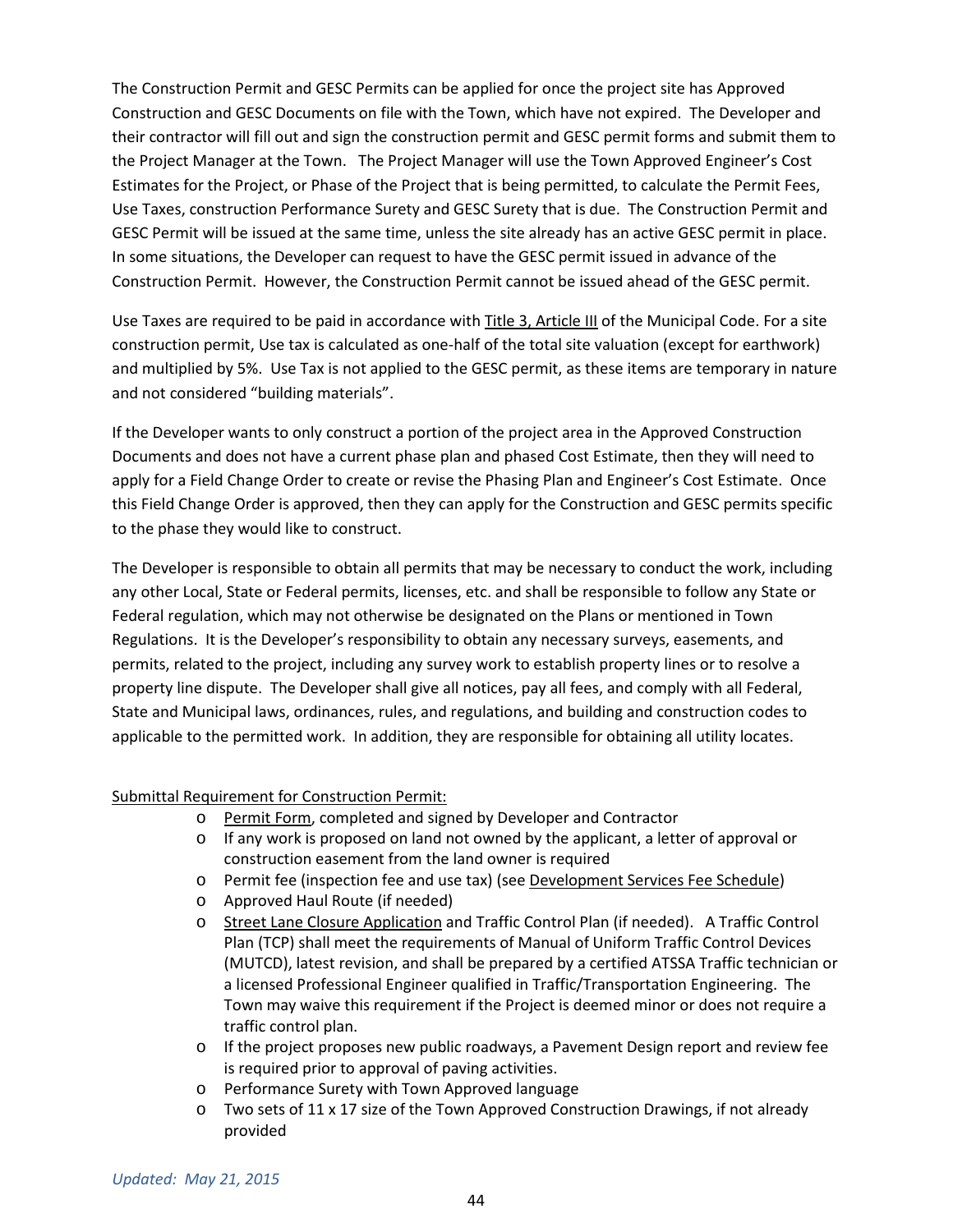#### Submittal Requirement for GESC Permit:

- o GESC Permit Form, completed and signed by Owner and Contractor
- o If any work is proposed on land not owned by the applicant, a letter of approval or construction easement from the land owner is required
- o Permit fee (inspection fee) (see Development Services Fee Schedule)
- o Approved Haul Route (if needed)
- o Street Lane Closure Application (if needed)
- o GESC Surety with Town Approved language
- $\circ$  One set of 11 x 17 size of the Town Approved GESC Plans, if not already provided

Once the Developer has paid the Permit fees and applicable use tax provided the Town with the construction Performance Surety, and has done the same for the project's GESC permit, the Construction Permit can be issued. The Town will assign a Public Works (PW) inspector to the project, and the Developer will be given the inspectors name and number to schedule a Pre-construction meeting with the developer and the developer's contractors. This pre-construction meeting is typically held at a Town facility, as various Town personnel will attend this meeting, depending on the scope of the construction work. The PW Inspector will need a week or so to schedule the right personnel from the Town to attend this meeting. At the Pre-construction meeting, the PW Inspector will provide the Developer with the Approved Construction Permit and will review the construction inspection process, main points of contact, allowed construction work timeframes, how to schedule an inspection outside of normal working days, and various other construction related information. The GESC inspector will also attend, and will provide the Approved GESC permit at this meeting.

#### **Extension of Construction and GESC Permits**

Construction Permits are valid for 1 year from the date of issue. If construction will last longer than oneyear, the construction permit will need to be extended. The contractor or developer will notify the Public Works Inspector, fill out the appropriate form with the justification, and pay the applicable extension fees to cover additional inspection time.

GESC Permits are valid for 3 years, one year of active construction (in line with the Construction Permit above) and a two year growing period for revegetation. In the event that active construction exceeds one year, the GESC Permit must be renewed. A residential subdivision project will require an active GESC permit until all lots of a project are transferred to the Town's DESC program for residential construction or until final GESC permit close-out (after vegetation has established).

#### **Minor Construction (ROW and Paving) Permit**

Projects that just include paving an existing dirt/gravel parking lot, or a project that may have a small scope of work within the Town's Right-of-Way (ROW) will require a Minor Construction/ROW Permit. Examples of a minor scope of work include, but are not limited to, repair/replacing curb returns, boring for irrigation sleeve or other utilities, parking lot paving, installing a small section of sidewalk, or landscape or irrigation work in the ROW.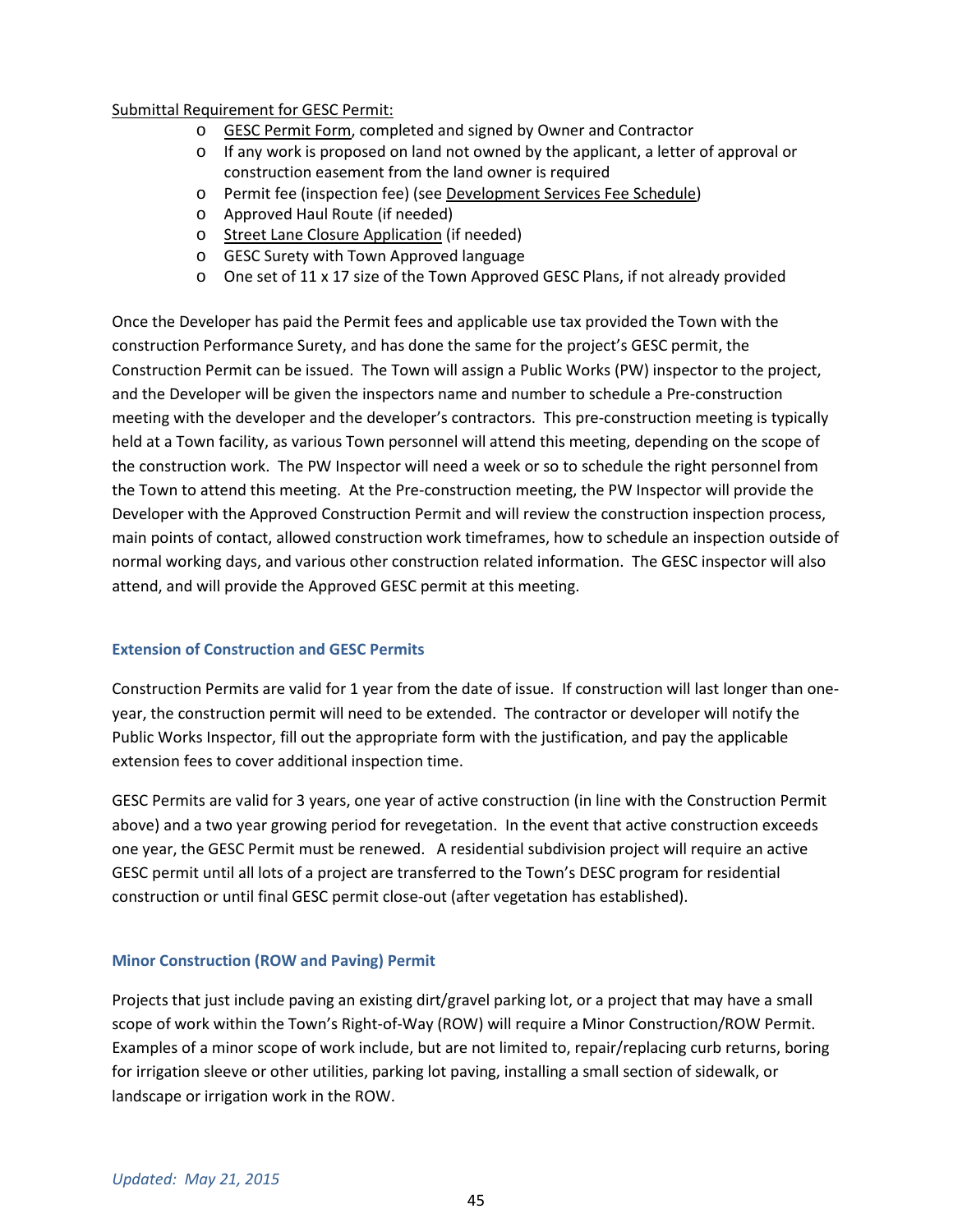GESC Permits are valid for 3 years, one year of active construction (in line with the Construction Permit above) and a two year growing period for revegetation. In the event that active construction exceeds one year, the GESC Permit must be renewed. A residential subdivision project will require an active GESC permit until all lots of a project are transferred to the Town's DESC program for residential construction or until final GESC permit close-out (after vegetation has established).

#### Submittal Requirement for Minor Construction (ROW and Paving) Permit:

- o Permit Form, completed and signed by Developer and Contractor
- $\circ$  If any work is proposed on land not owned by the applicant, a letter of approval or construction easement from the land owner is required
- o Permit fee (inspection fee and use tax) (see Development Services Fee Schedule)
- o Approved Haul Route (if needed)
- o Street Lane Closure Application (if needed)
- o Performance Surety with Town Approved language
- o Two sets of 11 x 17 size of the Town Approved Construction Drawings, if not already provided

#### **Low Impact GESC Permit**

A Low Impact GESC Permit (see GESC Manual) is issued when the scope of work and disturbance is very minor. Example projects include repair and replacing existing concrete or asphalt areas, such as a curb ramp, non-residential driveway or sidewalk section. A low impact GESC Permit may also cover items such as utility boring, where no new seeding is required or removal and replacement of landscaping. Low Impact GESC Permits are reviewed on a case-by-case basis by the Town's Project Manager. If there is no seeding required for a project, then a Low impact GESC permit may be used. An example of this would be a project where utility lines are bored, and the bore pits are repaired with sod in an irrigated area. If there is concern that revegetation of disturbed areas will not occur without a 2-year growing season, or if the contractor disturbs areas outside of their scope of work, a Standard GESC Permit and a financial surety will be required.

#### **Infrastructure Inspections**

Public and/or necessary private improvements are required to have inspections by the Town in order to assure that uniformity, proper construction techniques and acceptable materials are implemented during the construction process. Construction Work shall be in accordance with the Town approved Construction Documents and may only occur with the appropriate inspections and testing. The Developer shall contact the Inspector for all required field inspections of Public and private Improvements, and submit any third party testing as may be required. Material testing shall be done in accordance with the Construction Methodology and Materials Manual.

The inspector shall have access to all work and materials for a Project at all times. The Developer shall provide proper facilities for such access and for inspection. The Inspector shall have the right to reject materials, workmanship or methods of construction not in compliance with the Town's criteria. Rejected workmanship or construction methods shall be satisfactorily corrected by the Developer, and rejected materials shall be removed from the premises. If the Developer does not correct or remove such rejected items within a reasonable time, the Town may either remove materials from the Project and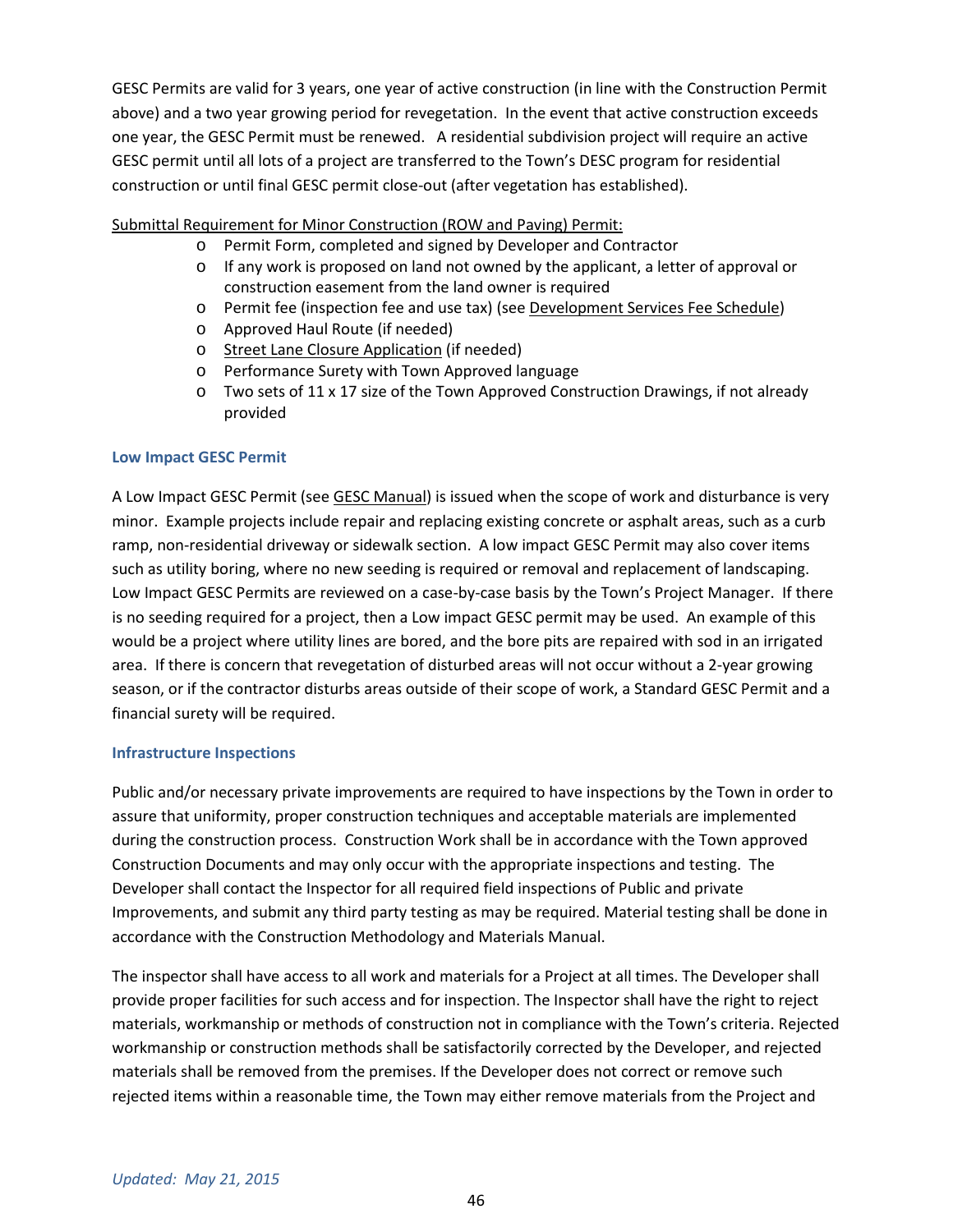charge this expense to the Developer or may issue a Stop Work Order, as specified in Section 15.54.070 of the Municipal Code.

If work has been completed without proper Inspections and approval by Town Inspector, the Developer shall supply all labor, equipment and materials to complete the required inspections, including removal of completed Work to allow for necessary inspection. If such Work is found to be defective in any material or workmanship, the Developer shall remedy the Work to be in compliance with the approved Construction Documents and the Town's criteria at the developer's expense.

If the Inspector identifies any neglects or disregard of the approved Construction Documents or the Town Criteria, such neglect or disregard shall be immediately remedied and any defective Work shall be discontinued at once. If Developer does not proceed with corrective work in the timeframe specified by the inspector a Stop Work Order may be issued.

The observation of the work by the Inspector is intended to aid the Developer in applying labor, materials, and workmanship in compliance with the approved Construction Documents and the Town Criteria. Such inspection and observations, however, shall not relieve the Developer from any obligations related to the requirements of the approved Construction Documents or any Town Criteria. Responsibility for damage from or replacement of work not in compliance with the terms of the Improvement Agreement, approved Construction Documents or Town Criteria, shall rest entirely with the Developer for the full period of construction or Warranty Period, regardless of whether or not the Developer had been previously advised of any said non-compliance.

If changes to the approved Construction Plans are required during construction, a Field Change Order shall be submitted for Town Approval prior to construction of the proposed modification.

#### **Work Schedule**

Public Improvement and site Construction Work related to permitted Projects is allowed Monday through Friday, 7 a.m. to 6 p.m. and on Saturdays, 8:00 a.m. to 5:00 p.m., with specific approval by the Town, irrespective of Chapter 9.16, CRMC. Normal workday inspection hours are 8 a.m. to 5 p.m., Monday through Friday, and shall be scheduled through the Inspector. All required inspections that are scheduled on Saturdays shall be billed at a rate of 1.5 times the normal assigned rate for an Inspector. No work shall be permitted on Sundays or holidays without written approval from the Town Manager.

Work or inspection requests beyond normal working hours or on holidays must be submitted to the Town a minimum five (5) working days prior to the requested date. If an emergency situation occurs on a Project, the Public Works Department shall be notified immediately. The Developer may be required to pay for Town staff time for emergencies, if they occur outside of normal work hours.

#### **Enforcement/Stop Work Order**

A Stop Work Order may be issued by an Inspector or other designated Town Official in accordance with Section 15.54.070 or the GESC Manual for items such as failure to obtain a permit, failure to remedy or correct improper work, or if the project is deemed an obvious public health or safety problem. Work may not commence until the issues have been resolved and the Developer/Contractor is notified that they may proceed.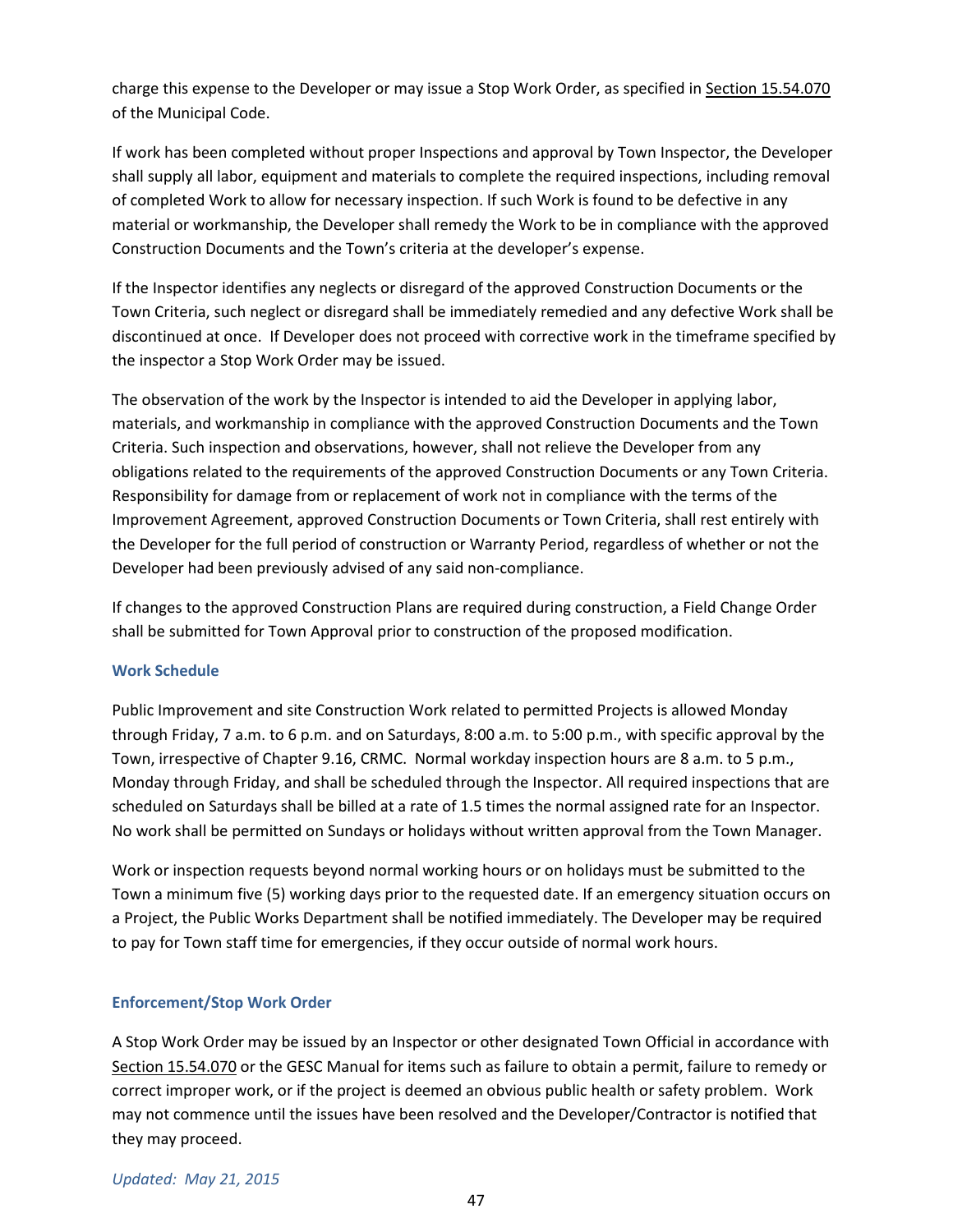#### **Infrastructure Initial Acceptance-Record Drawings**

The Developer shall obtain Public Improvements Conveyance and Initial Acceptance from the Town, in accordance with Section 15.56.020, prior to entering the Warranty period.

The Developer shall request an inspection when it has Substantially Completed construction of all Public Improvements associated with the Project. Any improvements constructed which are not in conformance with the approved Construction Documents, Town Criteria and other related Town Codes will be identified in a written notification (initial punch list) to the Developer. The Town will not accept any Public Improvement related to the Project until such time as the Developer satisfactorily brings all non-conformance items into conformance with these Regulations, the approved Construction Documents and other related Town Codes.

After the Developer has satisfactorily addressed all items not in conformance listed in the initial punch list, the Developer shall receive written notice from the Town requesting preparation of Project Record Drawings by the Consultant Engineer.

Record drawings, in conformance with the Record Drawing checklist, shall be submitted and reviewed by the Inspector. Once Record Drawings are approved by the Town, the Developer shall be asked to execute the Town's Public Improvements Conveyance and Initial Acceptance document. Once executed, the Developer shall remit the document back to the Inspector, along with the required warranty instrument (as specified in Section 15.58.060) and any remaining testing or certifications, as may be identified by the Inspector.

The Town will sign the executed Public Improvements Conveyance and Initial Acceptance document and file with the Department of Public Works. The date that the Developer executes the Public Improvements Conveyance and Initial Acceptance document shall be the date that the Warranty Period begins.

#### **Infrastructure Warranty Period**

The Warranty Period for all Public Improvements shall be two years, commencing on the date that the Public Improvements Conveyance and Initial Acceptance document is executed by the Developer. Upon issuance of the Construction Permit, the Developer expressly warrants and guarantees (the "Warranty"):

- All Work shall be performed in strict compliance with these all regulations, codes and ordinance of the Town; and
- All defective or non-conforming Work (Defective Work) identified during the Warranty Period shall be repaired or replaced during the Warranty Period. Defective Work includes, but is not limited to:
	- Defects in workmanship or materials.
	- Settling of fill or other excavated areas.
	- **Any unauthorized deviations from the approved Construction Documents or Town Criteria.**
	- Failure to barricade or provide necessary traffic control devices.
	- Failure to clean up after performance of the Work.
	- **Any other violation of Town Criteria or other related Town Codes.**